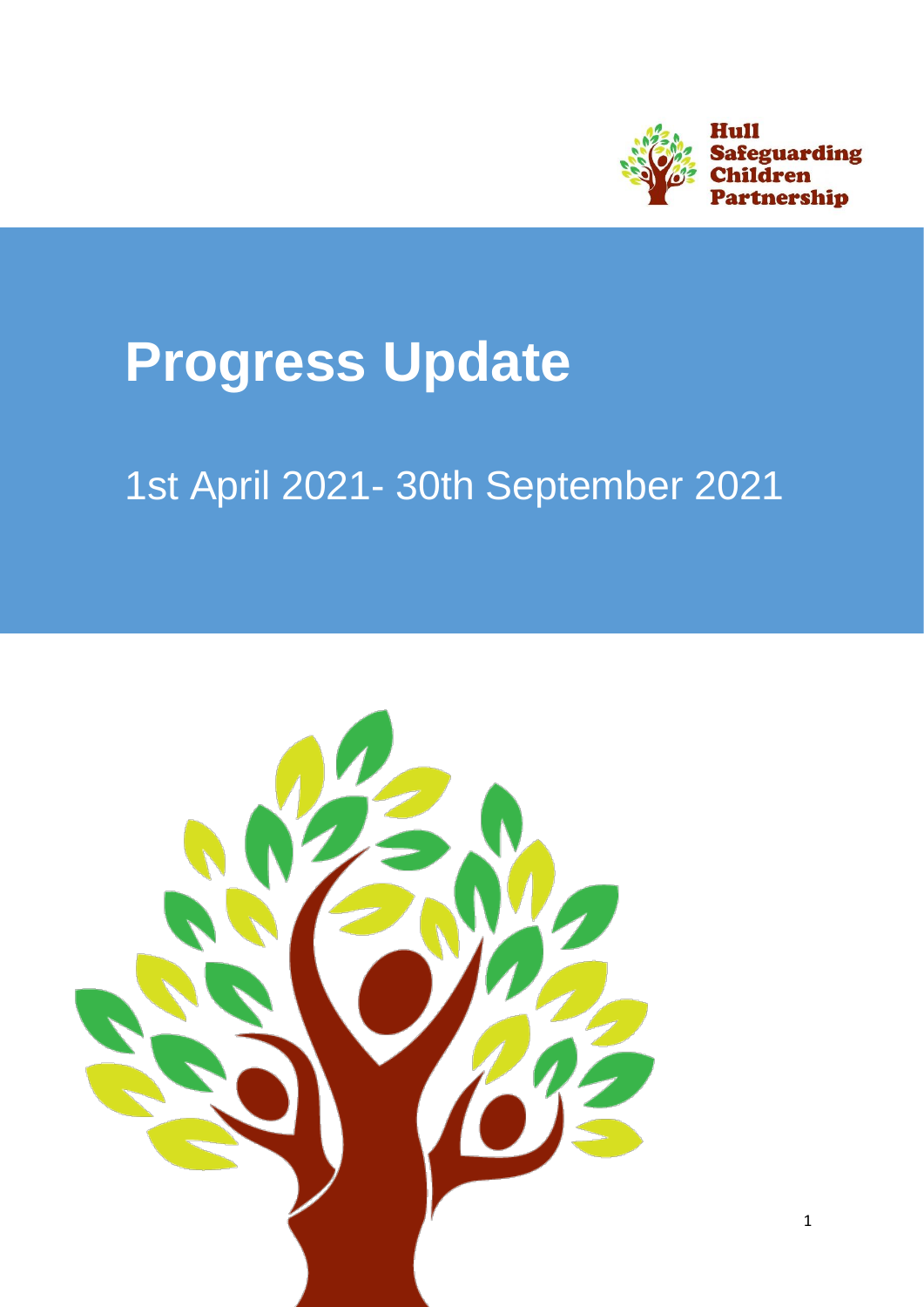## **1. Introduction**

- 1.1 The Hull Safeguarding Children Partnership (HSCP) published its first annual report in January 2021 (covering the period  $1<sup>st</sup> October 2019 - 30<sup>th</sup> September$ 2020). This followed the implementation of new arrangements replacing the Local Safeguarding Children Board which took effect from 20<sup>th</sup> September 2019.
- 1.2 The production and publication of an annual report on progress is a requirement of *Working Together 2018* and is expected to provide an account of what has been achieved under local child safeguarding partnership arrangements, including progress in relation to child safeguarding practice reviews and how effective the arrangements have been in practice.
- 1.3 In January 2021, the HSCP Executive Board agreed that an update on progress would be produced and published (covering the period  $1<sup>st</sup>$  October 2020 – 31 $<sup>st</sup>$ </sup> March 2021). This report was completed, approved by the Executive Board and published on the HSCP website. The Independent Chair confirmed this in a letter to the National Panel, along with the HSCP Executive Board's plan to produce and publish a further progress report covering the period  $1<sup>st</sup>$  April –  $30<sup>th</sup>$ September 2021, prior to producing an annual report for the full financial year 2021/22.
- 1.4 As agreed, this progress report reflects the period from  $1<sup>st</sup>$  April 2021 30th September 2021. The full annual report for the financial year 2021/22 will be completed by 31st May 2022. This will also ensure that the HSCP annual report will align with other key reporting cycles.

# **2. Background and Context**

- 2.1 The Children and Social Work Act 2017 abolished Local Child Safeguarding Boards (LSCBs). In their place a duty was placed upon local authorities, the police and clinical commissioning groups to establish multi-agency safeguarding arrangements. The three partners had an equal and shared statutory duty to publish their new, replacement arrangements by  $29<sup>th</sup>$  June 2019 and to implement these by 29<sup>th</sup> September 2019.
- 2.2 Since the new arrangements were implemented in September 2019, these were reviewed and revised through discussions between the three executive leads (local authority, police and clinical commissioning group). Key decisions were made by Executive Board around future arrangements and these have continued to be strengthened during the period of this update (April 2021 – September 2021). The focus continues to be: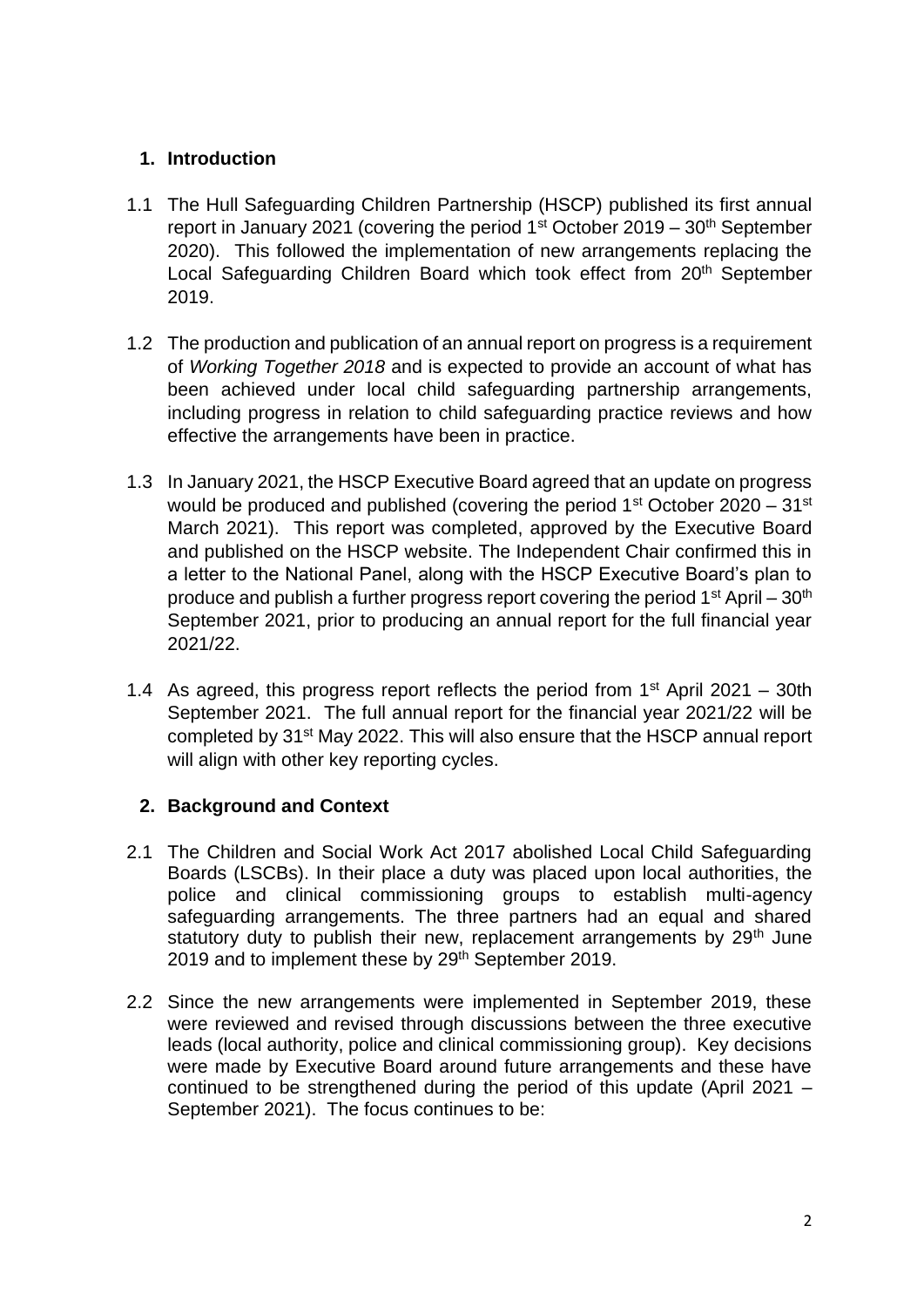- Strengthening arrangements for independent scrutiny and challenge and for ongoing assurance activity;
- Building the dedicated capacity needed to lead and drive partnership work, and;
- Re-engaging in a meaningful way at strategic level with the wider group of key 'relevant agencies' who had been marginalised and disenfranchised within the published model and by the process for designing the new arrangements.
- 2.3 The outcomes of this work were described in the last annual report, together with the planned next steps in implementing the decisions taken. The report also reflected that further work was needed in developing the governance structure to support partnership working, the lines of accountability between the sub-groups and the Executive Board and the final make-up of the business support unit supporting, leading and coordinating the work.
- 2.4 The progress update covering the period  $1<sup>st</sup>$  October 2020 31<sup>st</sup> March 2021 primarily focused on the progress made in laying those foundations for the future, so that this update and the full annual report for 2021/22 can describe impact and the difference the arrangements are making to improve safety for Hull's children.
- 2.5 Despite that the focus has primarily been upon ensuring that the right building blocks are in place, the focused Ofsted visit in March 2021 found that: *"A significant change in leadership style in children's social care is starting to reap dividends, helping to transform the partnership landscape as evidenced, for example, by Hull's Safeguarding Partnership Arrangements, which have been refreshed and re-energised."*
- 2.6 During the period from 31 March 21, progress has continued to be made in reengaging with key relevant agencies and strengthening working relationships.

#### **3. Independence, Scrutiny and Assurance**

- 3.1 The HSCP Independent Chair continues in her role after commencing post in December 2020. Executive leads agreed that this role was required to provide key leadership and challenge. The Independent Chair has chaired the Executive Board since January 2021 and significant progress continues to be made in enhancing key working relationships with executive leads, the local authority, chief executive and lead members and with the strategic leads of the 'relevant agencies', including the voluntary and community sector.
- 3.2 In order to further enhance relationships, Partner Relevant Agencies Meetings (PRAM) commenced in March 2021. Meetings have been convened on a quarterly basis (May 2021 and September 2021) and provided an opportunity to engage with partners to share updates around activity across the partnership and facilitate open discussion around what is working well and how to further improve engagement and progress. There has been good attendance at PRAM and these will continue to be held quarterly.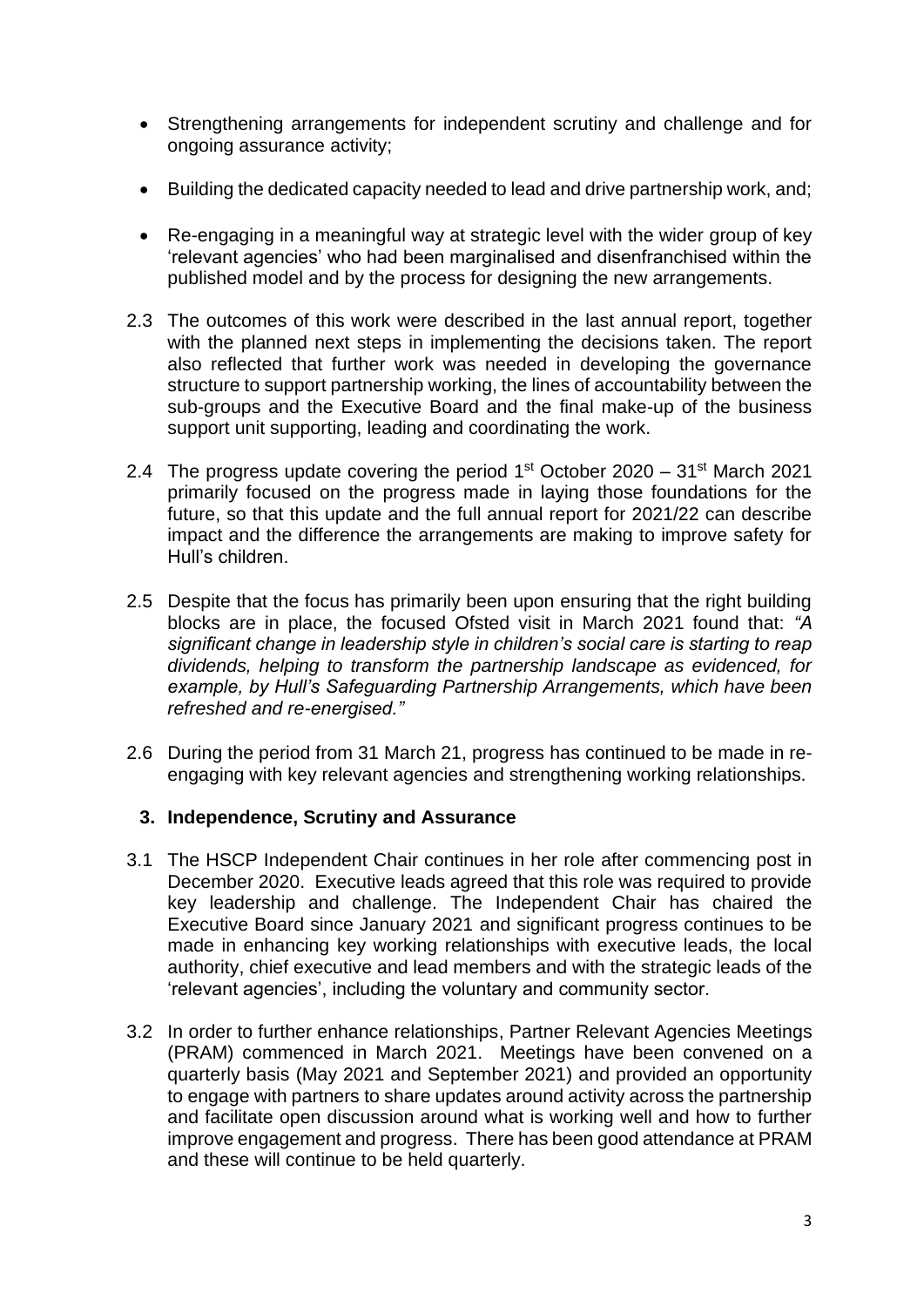- 3.3 There continues to be an independent scrutineer appointed to Hull Safeguarding Children Partnership. As agreed by Executive Board in February 2021, the independent scrutineer has led on a programme of thematic learning, focusing on the effectiveness of local practice and responses in safeguarding children from domestic abuse. The key themes considered were the impact of domestic abuse on children and young people and the effectiveness of current services and partnership arrangements in Hull in improving outcomes for children and young people where domestic abuse is a factor. Partner agencies across Hull contributed to this work. The report was endorsed at Executive Board in September 21 and has been used to inform the HSCP Business Plan 2021/ 2022 (finalised outside of the scope of this update).
- 3.4 To further strengthen partnership working in relation to domestic abuse, the HSCP manager now attends the Domestic Abuse Strategic Board. The above programme of thematic learning has contributed towards the current draft Domestic Abuse Strategy for Hull which has been co-ordinated through the Hull Community Safety Partnership. Joint working has been strengthened between HSCP and Hull DAP including a task and finish group to agree practitioner training and support for parents and young people where child to parent abuse is apparent. This will be funded through a recent successful bid for financial support through the Office of the Police and Crime Commissioner for Humberside.
- 3.5 There has also been a commitment to strengthen the joint working between Hull Safeguarding Children Partnership, Adults Safeguarding Board, Hull Community Safety Partnerships and the Health and Wellbeing Board. Shared strategic priorities have been agreed. Monthly meetings are held between the four respective managers to discuss priorities and plans to meet these. Positive working relationships have developed with joint working taking place to meet shared goals. This includes the current development of a joint website.
- 3.6 In order to further strengthen working arrangements, the Hull Collaborative Partnership Meeting has now been formed including strategic leads from each partnership. The Hull Collaborative Partnership Meeting has been initiated and developed through the Hull Safeguarding Children Partnership who will continue to co-ordinate and drive this forward as the combined value of all partnerships working together is very evident.
- 3.7 The Hull Collaborative Partnership Meeting is convened on a quarterly basis with the aim of delivering change through collective effort to integrate the work of the Hull Safeguarding Children Partnership, Safer Hull Community Safety Partnership, the Hull Safeguarding Adults board and the Health and Wellbeing board. Terms of reference for this group were agreed in August 21. Emerging themes from each partnership are identified to provide an integrated city-wide response.
- 3.8 Through the Hull Collaborative Partnership Meeting, priority areas have been identified for further strategic oversight and planning. These are exploitation, analytics, domestic abuse, combined learning and trauma informed city. Five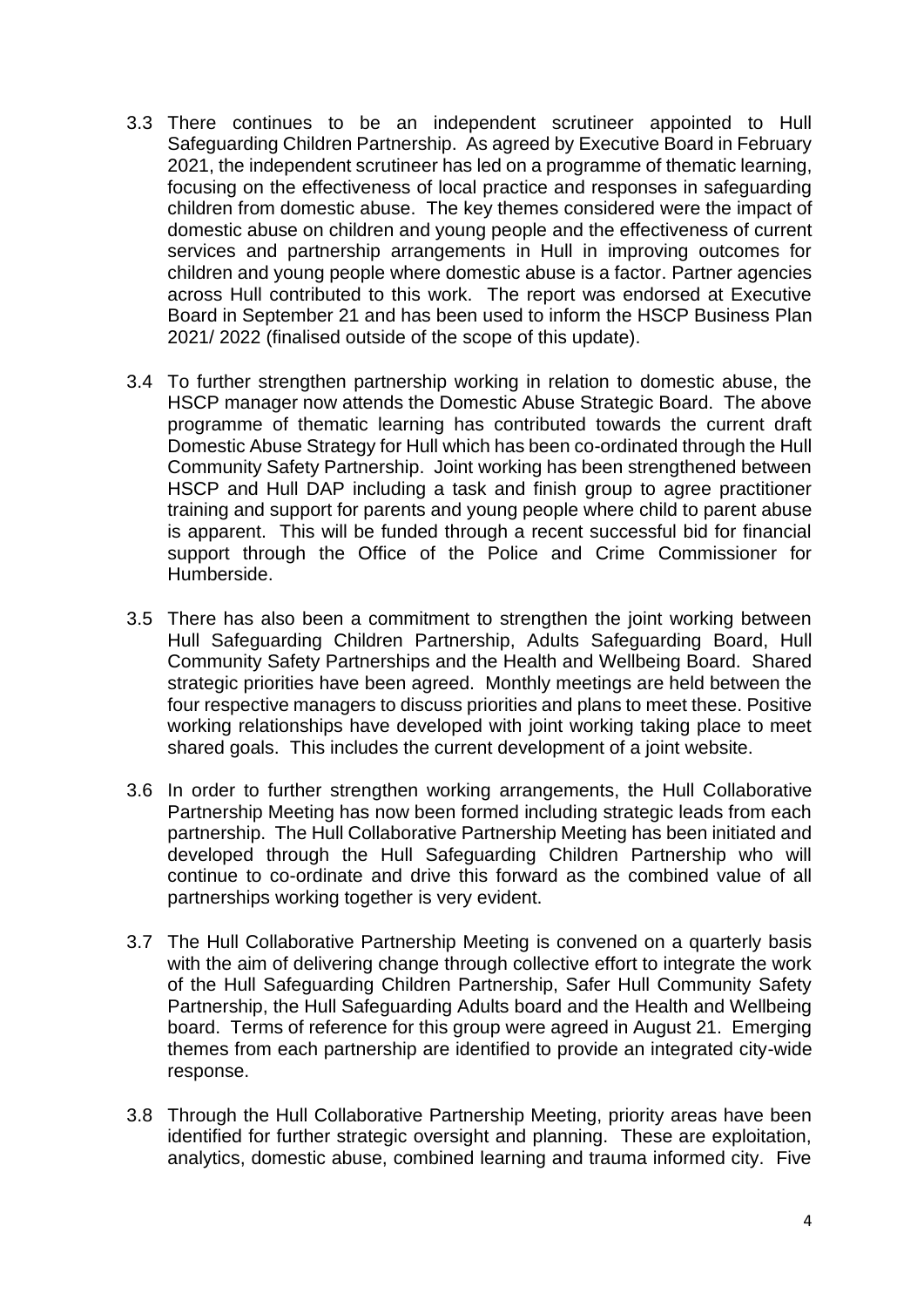subgroups have been established to focus on these key areas, chaired by strategic leads from Executive Board.

### **4. Strengthening Capacity to support partnership work**

- 4.1 As part of the review of the published arrangements, it was agreed that a new post of HSCP Manager was needed to provide leadership and ensure coordination of partnership improvement activity. An appointment was made to this position in December 2020 with the post holder commencing this role on 12th April 2021.
- 4.2 Progress has also been made in recruiting to the agreed business support roles. A full-time business support coordinator commenced their post on 1st July 2021 and an appointment was also made to the role of service support officer. The post of service support officer commenced in September 2021. This has enabled, through one central point, important support and assistance with the co-ordination of various sub-groups, meetings and provided support to the executive board.

# **5. HSCP Governance Arrangements and priorities**

- 5.1 As discussed within the last progress report, it was acknowledged as part of the review of arrangements that further work was needed to strengthen the governance arrangements (including the partnership sub-groups) and the clear lines of reporting and accountability to the Executive Board. This work was completed and endorsed by the board in February 2021.
- 5.2 The Hull Safeguarding Children Partnership key priorities for 2021/ 2022 were agreed at an `Extraordinary HSCP Executive Meeting' held in June 21. It was agreed that the priority areas for focus would be neglect, domestic abuse, contextual safeguarding, learning and improvement and COVID recovery. A one-page plan was developed to highlight priorities, and this was cascaded across the partnership. [Plan on a page-](https://www.hullscp.co.uk/wp-content/uploads/2021/09/HSCP-Plan-on-a-page.pdf)link
- 5.3 Subsequently the full HSCP Business Plan for 2021/ 2022 has now been endorsed at Executive Board. [Business Plan-](https://www.hullscp.co.uk/wp-content/uploads/2022/01/HSCPBusinessPlan-2021-2022-final.pdf) link
- 5.4 The circumstances surrounding COVID-19 have presented challenges and the need to flexibly respond to a changing landscape of risk on a daily basis. The pandemic has also provided a valuable opportunity to highlight positive ways in which services have responded to the needs of children and young people, working innovatively in partnership to overcome these. The Executive Board continues to meet on a monthly basis. Key priorities and emerging risks are subject to continual review.
- 5.5 Risks highlighted and prioritised during the scope of this progress report have included consideration of multi-agency demand during COVID 19 and during the transitioning out of the pandemic. Examples of these have been a focus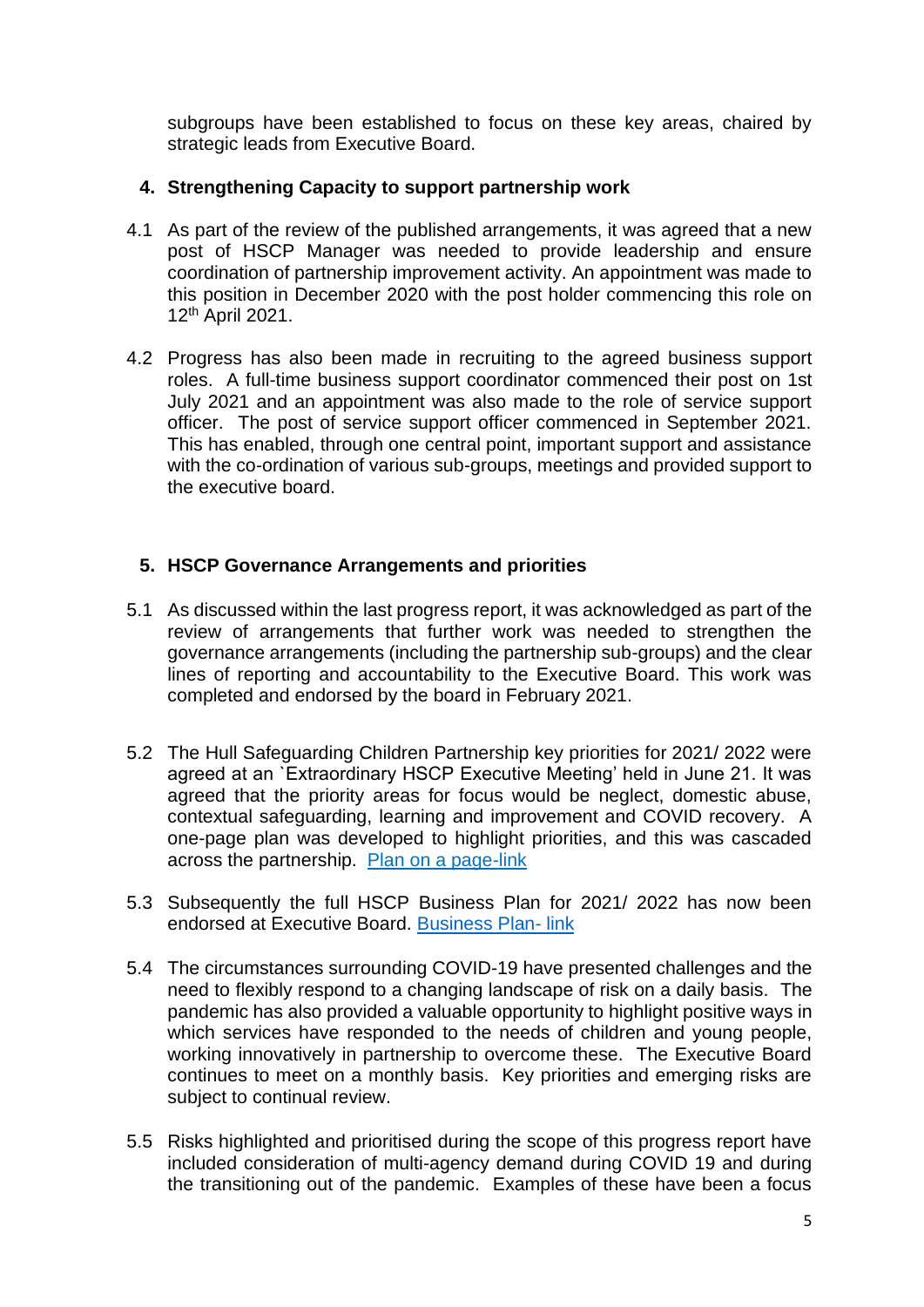around responses and demand made for services through EHASH, responding to children and young people who are subjected to or at risk of neglect, work to consider how agencies are collaborating to effectively to respond to the wellbeing of children, young people and their families who are affected by domestic abuse and integrated partnership working and communication around contextual safeguarding. Further details in relation to responses to identified risks are contained within this report.

- 5.6 There are currently six strategic subgroups under the arrangements. These consist of the EHASH subgroup, Contextual Safeguarding subgroup, Safeguarding in Education subgroup, Learning from Individual Cases subgroup, Quality Assurance and Performance subgroup and the Learning and Improvement subgroup. The subgroups have good attendance and commitment from agencies across the partnership, including the voluntary and community sectors, education, police, children's social care, NHS Hull CCG, City Health Care Partnership, Primary Care, Hull University Teaching Hospitals NHS Trust and Humber Teaching NHS Foundation Trust.
- 5.7 The chairs of the subgroups continue to report into the executive board on a quarterly basis to ensure clear governance. Progress reports are submitted to strengthen accountability, enable the executive leads to influence the work of the subgroups and to support in understanding and addressing any barriers to progress.
- 5.8 Quarterly meetings are now in place for the subgroup chairs, deputy chairs and the HSCP Manager to meet on a quarterly basis to ensure consistency and the opportunity to explore any issues. This is currently chaired by the HSCP Independent Chair.
- 5.9 Operational groups have also been developed to support front-line developments and implementation of actions. The Operational Management Group reports to the EHASH subgroup, the Performance and Quality Assurance Audit group reports into the Performance and Quality Assurance subgroup and an operational Contextual Safeguarding subgroup supports operational activity agreed via the Contextual Safeguarding subgroup.
- 5.10 In relation to Contextual Safeguarding, two workshops took place in April 2021 with a wide range of partners and stakeholders to consider new arrangements and to provide professionals with the opportunity to collaborate and identify systemic gaps. An expression of interest to work with the Tackling Child Exploitation programme was also successful and input commenced in June 2021. This has been co-ordinated through the Contextual Safeguarding subgroup with attendance at all TCE meetings by a representative from health, police, HSCP manager and the chair (local authority) and deputy chair (probation). The TCE programme has provided a useful library of resources for professionals to utilise and joint working has taken place with a neighbouring authority (East Riding) to consider through mapping activity how current arrangements can be strengthened.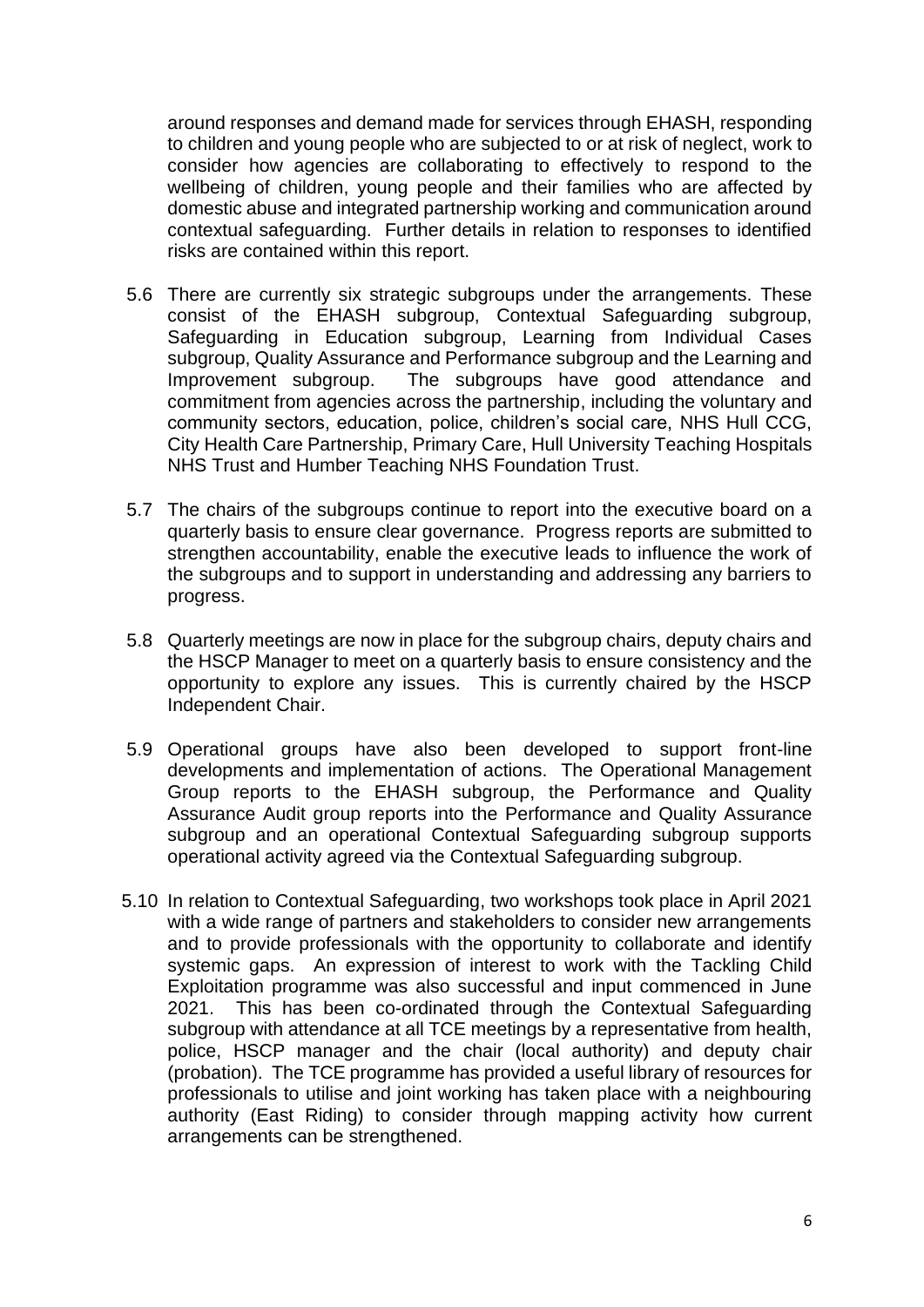5.11 Links have been strengthened between HSCP partnership and police in relation to pathways to safeguard children identified through Organised Crime Groups and to ensure that there is appropriate representation at the OCG bronze and silver meetings. This has included presentations being provided to the strategic Contextual Safeguarding subgroup by Humberside Police to raise awareness around organised crime, including data to enhance understanding around risks.

#### **6. Child Safeguarding Practice Reviews, Serious Case Reviews and other learning**

- 6.1 There have been no new notifications made to the panel in relation to the death or serious injury of any child where abuse or neglect is known or suspected. There are two reviews which are currently ongoing through Hull Children Safeguarding Partnership. These are complex in nature and it is anticipated that these will be published in 2022.
- 6.2 Learning from one of these reviews has already been disseminated across the partnership. A multi-agency webinar was held in June 2021 to cascade learning and attended by professionals across the partnership. Subsequently a further webinar has been recorded which can be accessed by partner agencies. The neglect strategy and tool kit for Hull are also being updated and a task and finish group has been established in relation to this. The updated tools will be shared and cascaded in December 2021. Briefing and webinars will also take place to support this work.
- 6.3 As part of work to improve the way in which learning is disseminated, and impact measured, the partnership safeguarding training and development officers continue to be much more directly involved in the work of the learning from individual cases group. Trainers attend subgroups and regular meetings are held between HSCP Manager and the Training and Development Manager to discuss key priorities. This enables flexibility in designing learning programmes to reach a bigger volume of practitioners and managers in the future.
- 6.4 The Terms of Reference for the Learning from Individual Cases subgroup have recently been updated, including a clear referral pathway for agencies who identify a child where a review would be helpful. This includes the process in relation to `Line of Sight Meetings' which have recently been introduced for local learning reviews. Presentations are delivered based on agency chronologies and identified learning by single agencies, followed by reflective discussion with key practitioners. Panel meetings are then held to agree specific actions which are cascaded and then reviewed to consider impact and implementation. Actions identified from learning reviews are tracked through the Learning from Individual Cases subgroup.
- 6.5 A recent local learning review has taken place following a family court judgement highlighting the need for practice improvement. In response to this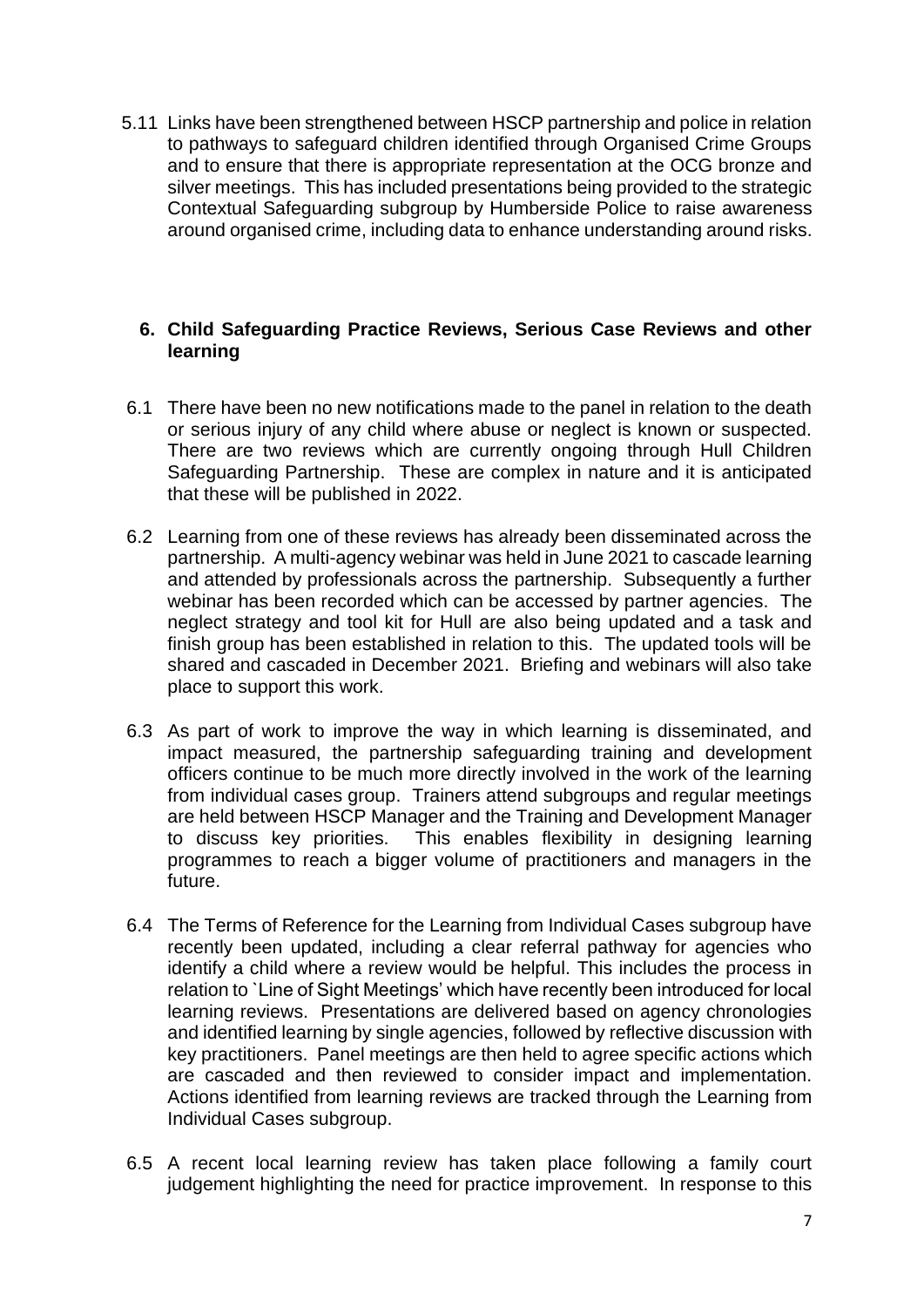review, joint auditing work has taken place by Police and HSCP manager to considering themes around S47 enquiries – including strategy discussions and ABE interviews. This activity has included a neighbouring authority due to similar themes having been raised. The outcome of this review has included actions for revised learning to be disseminated across the partnership. The need for ABE training for Social Workers was also identified as a priority area. To meet this identified need, joint meetings have been held involving the four neighbouring authorities and Humberside Police to consider how this could most effectively be delivered. It has been agreed a bespoke training package will commence in January 2022 for Social Workers.

- 6.6 In response to Ofsted's review of sexual abuse in schools and colleges (June 2021) a number of actions have been taken in relation to key findings. The Education Safeguarding Manager has led briefings being delivered at Local Authority and Multi Agency Trust meetings and Primary, Secondary and Special School meetings. Liaison has also taken place with Multi Academy Trust Strategic Safeguarding Leads, individual headteachers and Designated Safeguarding Leads to gather front line information in relation to actions undertaken. Working groups have been established to consider actions being carried out. A working party has been initiated with representation from Humberside Police, Office of the Police and Crime Commissioner, Hull Safeguarding Children Partnership Manager, LADO, Headstart and the Safeguarding Education Manager. Early intervention and education in schools is a priority. Collaboration has taken place to look at the launch of the Ineqe Group Safer Schools App (accessible to parents, pupils and teaching staff). This provides a wealth of safeguarding resources to help educate and protect children and young people.
- 6.7 The HSCP have also actively engaged with the work led through Humberside Police in relation to Violence against Women and Girls. HSCP have signed a statement of intent to work alongside agencies to tackle this. Early intervention and education will be key to this work.
- 6.8 In August 2021 an appointment was made to an integrated practice officer role through Safeguarding Education. The practice officer post commenced in September 2021 and will support education settings with addressing domestic abuse and providing education and support around this.

#### **7. Multi-Agency Safeguarding Improvement Activity**

7.1 The Quality Assurance and Performance subgroup forms part of the published model of the Hull Safeguarding Children Partnership. The purpose of this group is to monitor and evaluate the effectiveness of services that are provided by the safeguarding partnership, and wider partners, to gain assurance of their ability to safeguard and promote the welfare of children. Areas of excellent quality are considered and where there is a need for improvement. Reports are provided to Executive Board in relation to the activity of this group on a quarterly basis.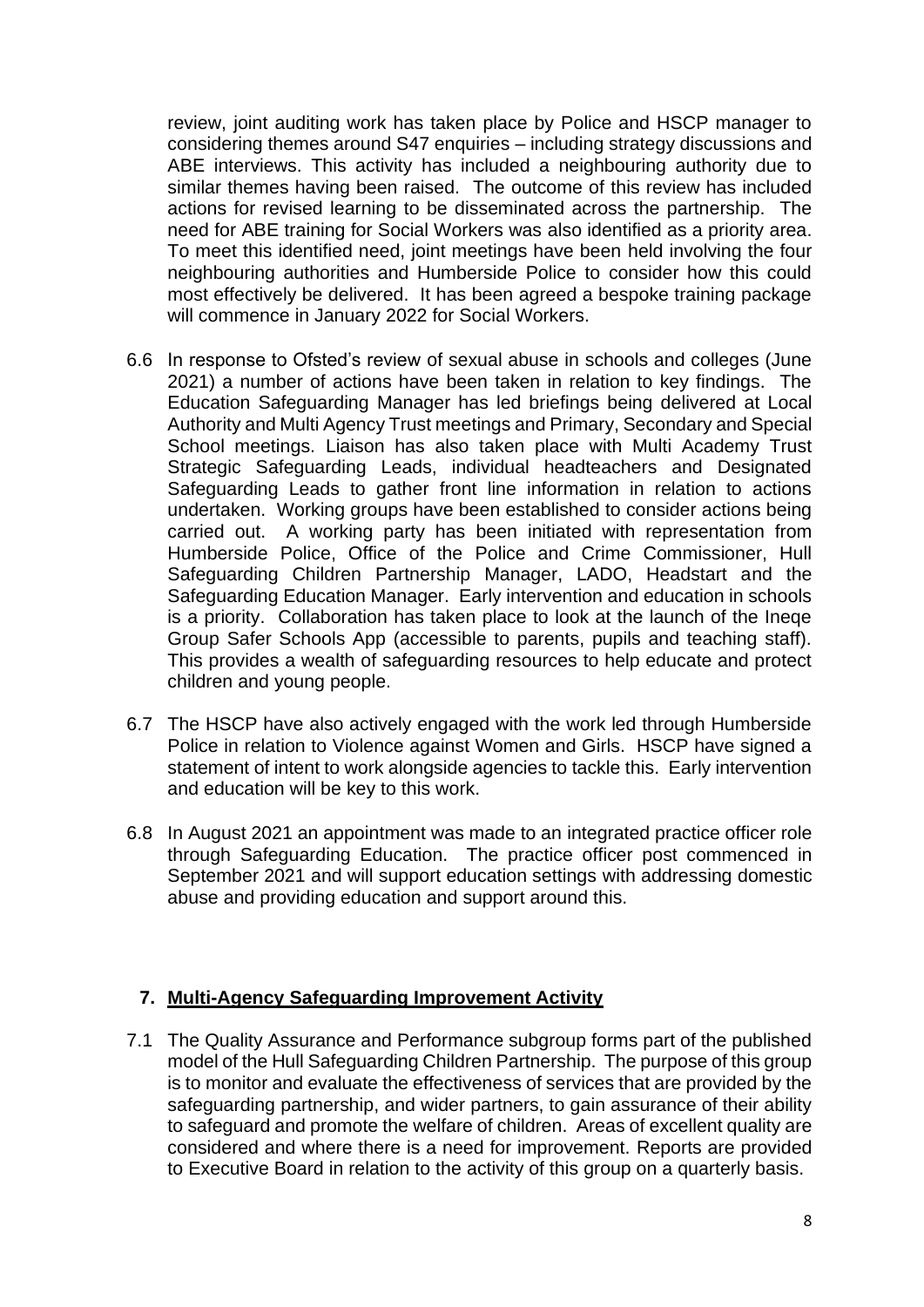- 7.2 The above subgroup meets on a bi-monthly basis. The Terms of Reference have recently been amended to reflect the need for both an oversight and assurance function alongside a more operational function of undertaking partnership audit activity. Work is also being progressed as to how data is presented for analysis.
- 7.3 How to ensure the views and feedback of children and families are heard is a standing agenda item and links have been made with the Children's Voice and Influence Group to identify further opportunities as to how feedback can be collated and analysed.
- 7.4 An auditing activity programme through HSCP has been completed for the next year with themes aligning with the agreed partnership priorities. Emerging issues, learning and feedback is fed into the Quality Assurance and Performance subgroup. Audit activity from across the partnership is also discussed within this subgroup, including auditing activity currently taking place within EHASH (Early Help and Safeguarding Hub – Children's Services).
- 7.5 As detailed in the last progress report, the partnership undertook a section 11 audit (self-assessment) process. There was a very good response to this across the partnership with a 97% return from partners and organisations. This information was analysed and priority themes for further focused improvement work were identified. An analysis was presented to Executive Board in April 2021 and progress in relation to the priorities has been overseen by the Quality Assurance and Performance subgroup. Work which has taken place as a result of the section 11 audit activity has included widespread training in relation to PREVENT (led by Hull Safeguarding Community Partnership), cascading of information linked to private fostering, improved processes around how to learn from individual cases and significant activity in relation to child exploitation (please see 5.6).
- 7.6 In addition to the work on practice reviews (described above) and the section 11 audit work, the current local authority context (of intervention) has meant that there has been a significant amount of continuous improvement activity, much of which has, and will continue to, engage key safeguarding partners.
- 7.7 The HSCP strategic leads are members of the Improvement Board which is currently overseeing the implementation of the local authority's improvement plan.
- 7.8 'Signs of Safety' is being implemented by the Local Authority as the practice model for working with children, young people and families across Hull. The model is intended to be used across the whole partnership. Training and briefings have taken place between July – October 2021 with 634 practitioners and managers from the wider partnership having attended briefings and over 70 attending the two-day training (majority school nurses and health visitors). The HSCP manager has attended a six-day training course in relation to Signs